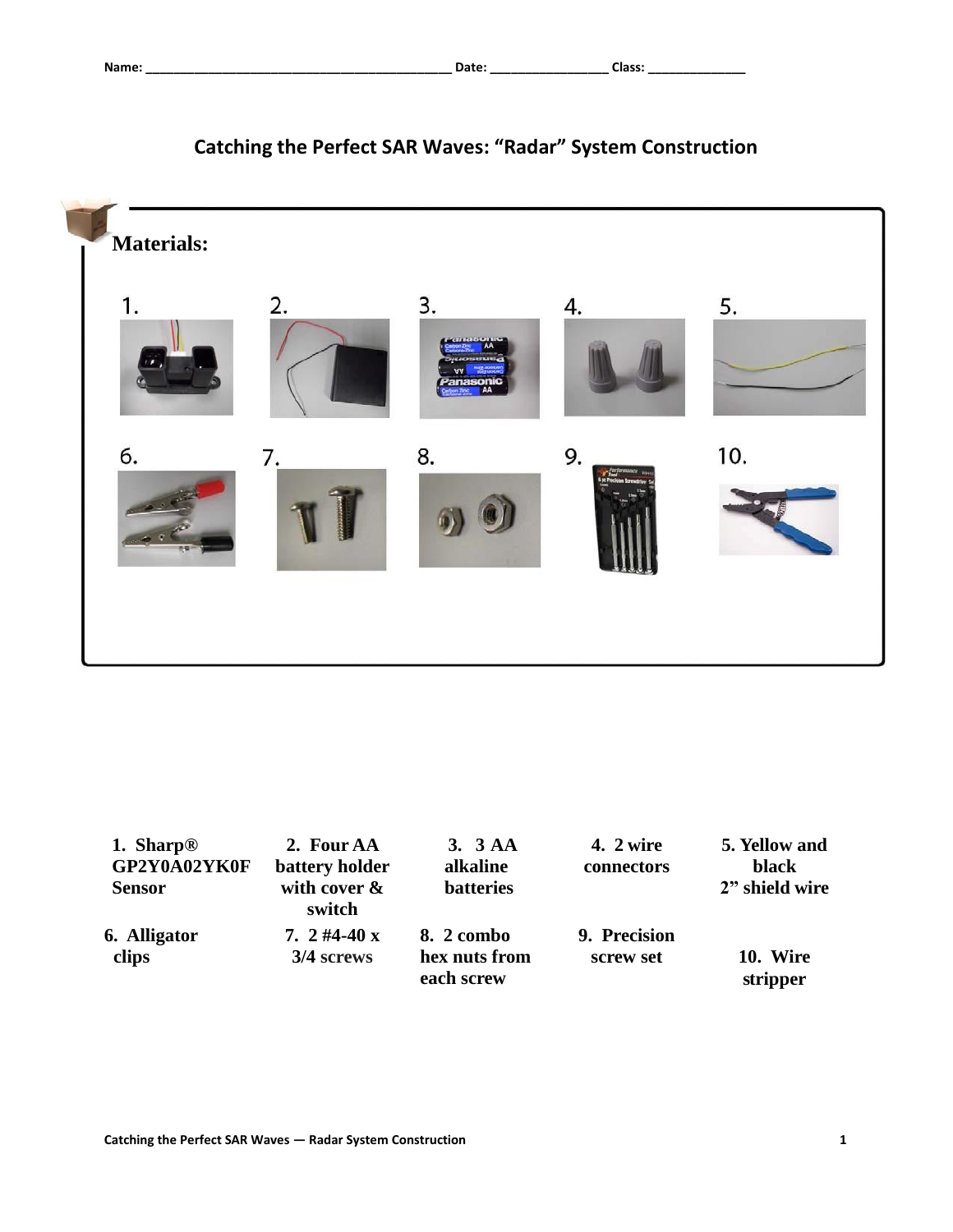#### **1. Pre-Mark and Drill**

- a. Make sure that your four AA battery holder is OFF.
- b. Open your four AA battery holder with a Phillips screwdriver.
- c. Pre-mark the holder's lid on the outside with two holes using a 9/64 dill bit about 37 mm apart. The holes should be directly above battery slot #1.
- d. Verify that your battery holder doesn't contain batteries.
- e. Identify the lower part of your four AA battery holder (not the lid).
- f. Mark and drill into the side of slot #1 of your battery holder.
	- i. Pre-mark the outside lower part of your holder in the middle.
	- ii. Drill the hole using the same bit.
- g. Mark and drill inside your holder (adjacent to the positive terminal of slot #1). This allows the holder's VCC and ground wires to enter into slot #1.
	- i. Pre-mark the edge of your holder above the VCC and ground wire opening with a 4mm diameter. Drill the hole.









#### **2. Sensor Stabilization**

- a. Align the drilled holes on the holder's lid with the sensor earlobe holes.
- b. Run a #4-40 x 3/4 machined screw through each hole.
- c. Secure the sensor by using a hex nut on each screw inside the battery holder.





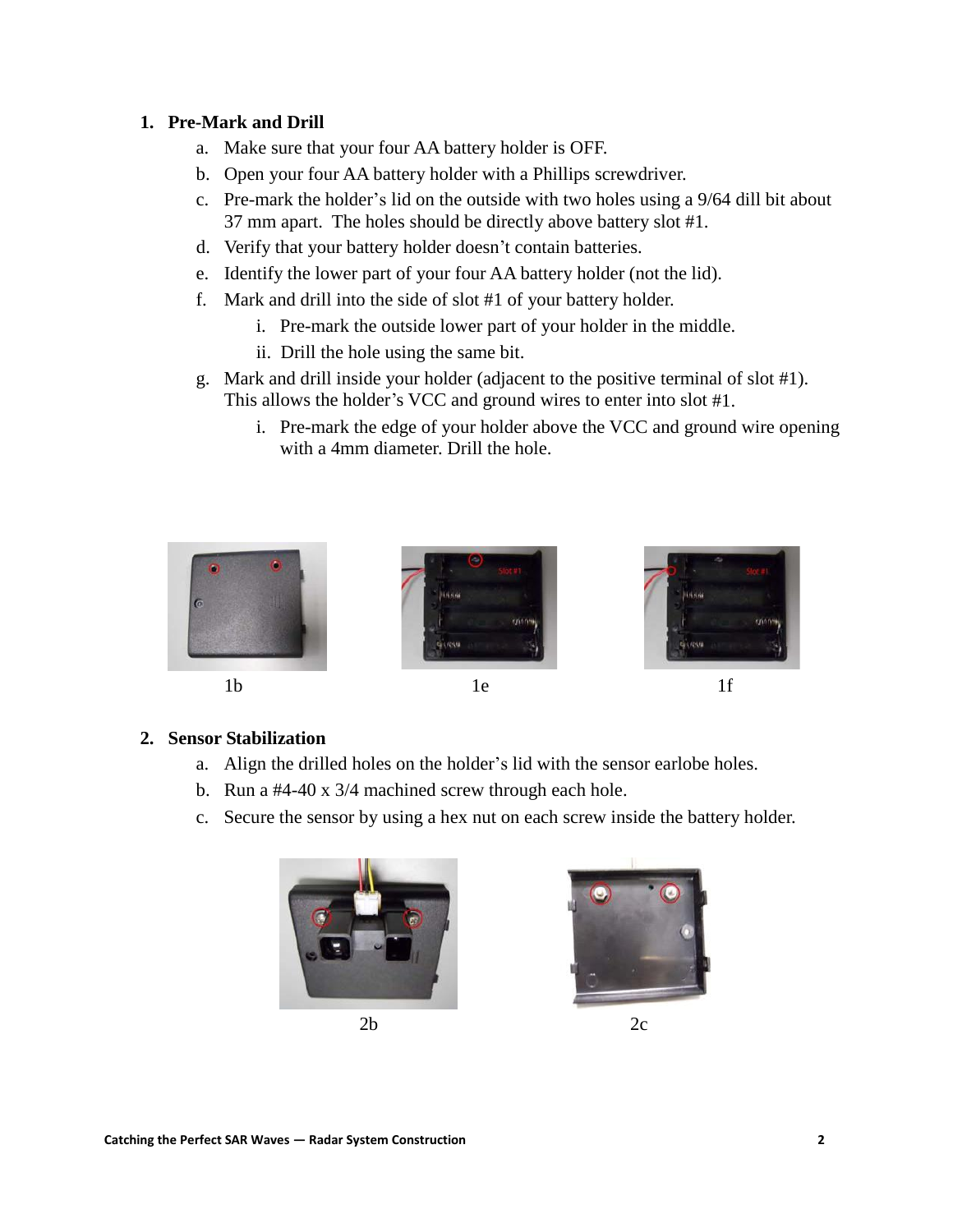# **Caution: Your teacher must verify that all wires are making appropriate contact with indicated wires only. Use wire connectors to secure multiple wires.**

#### **3. Serial and Parallel Holder Configuration**

- a. Insert the AA batteries into Slots 2-4 (labeled as S2-S4) correctly.
- b. Pop out the ground (negative) terminal in slot #1 with a flat screwdriver.
- c. Using the yellow shield wire, connect it around the ground terminal.
- d. Slide in the ground terminal into slot #1 and slide the other end of the shield wire under the positive terminal or wrap it around the terminal.
- e. Note: You may verify that you made a proper configuration with a multimeter.



# **4. Sensor Connections**

- a. Run the ground (black) and VCC (red) wires coming out of the sensor unit through the hole on the battery holder lid (made in 1e).
- b. Run the exiting ground (black) and VCC (red) wires from the lower part of the battery holder back inside to slot #1 (using the hole made in 1f).
- c. Group the ground (black) wire from the sensor and the holder along with an **additional ground (black) wire** inside the battery holder. Connect all three wires with a wire-connector. **Run the third wire added out through the hole in lower part of your battery holder (made in 1e).**
- d. Group VCC wires from the sensor unit and the battery holder. Connect them using a wire connector.
- e. Neatly place all connected components inside slot #1 of the battery holder and close the battery holder.



**Catching the Perfect SAR Waves — Radar System Construction 3**